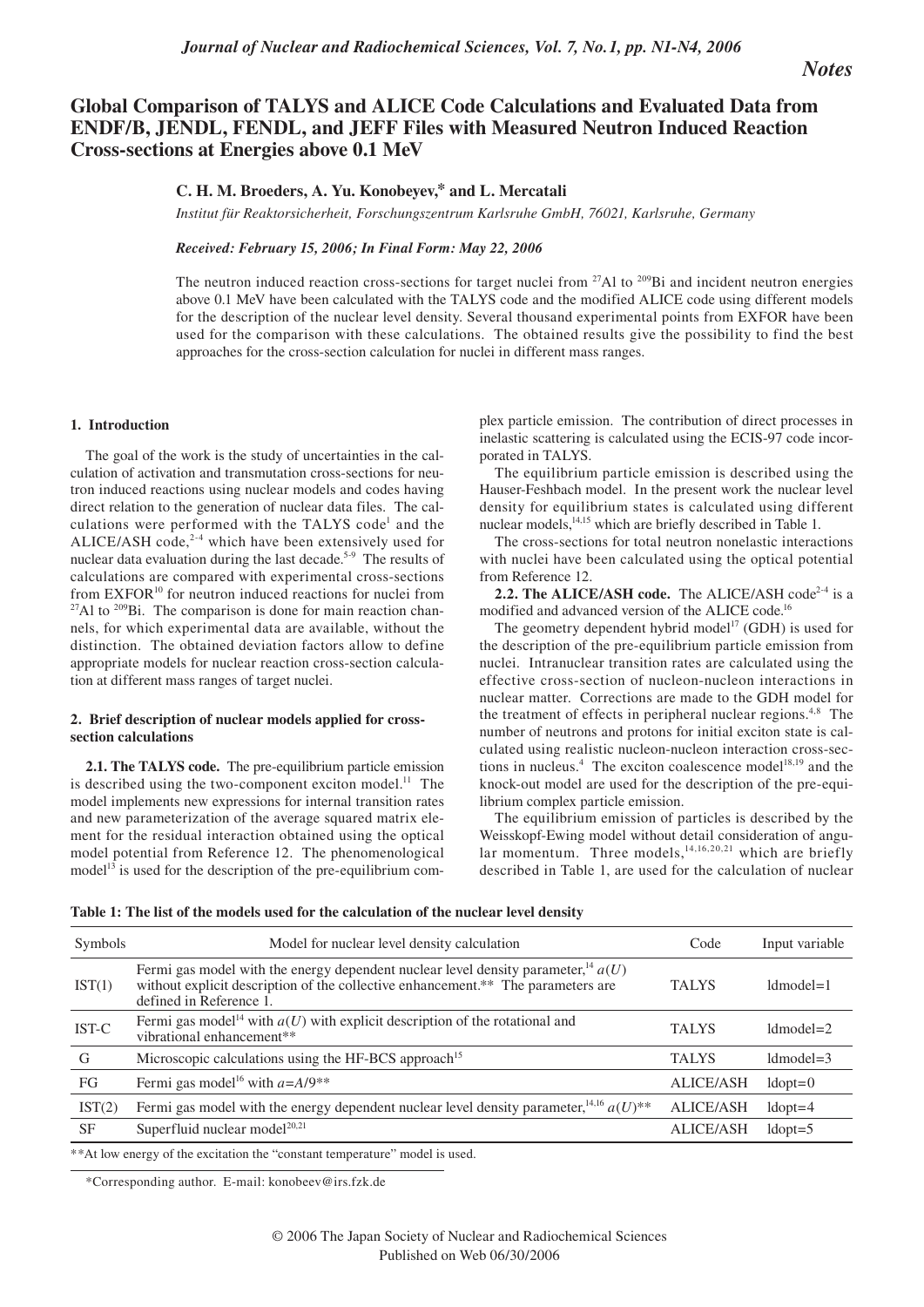level density.

To exclude the possible difference in results of calculations performed by codes caused by the use of different values of nonelastic cross-sections, the cross-sections calculated by the ALICE/ASH code were normalized on the values of nonelastic cross-sections calculated by the TALYS (ECIS-97) code.

## **3. Evaluated data**

The most complete evaluated data sets were used for the comparison with measured cross-sections. The data were taken from the widely used release of the ENDF/B library (ENDF/B-VI, Release 8),<sup>22</sup> the last version of the library  $(ENDF/B-VII)$  beta 1),<sup>22</sup> the Fusion Evaluated Nuclear Data Library (Activation Sublibrary, FENDL/A-2.0)<sup>23</sup>, and European Activation File (JEFF-3.0/A).<sup>24</sup> Taking into account the completeness of JENDL-3.2<sup>25</sup> and JENDL-3.3<sup>26</sup> files, both old and new version of the library have been used for the comparison with experimental data.

Such comparison concerns the question on the general quality of different evaluations and on the accuracy one may expect from evaluated data compared with that from nuclear model calculations.

#### **4. Experimental data**

The experimental data were taken from EXFOR. The data selection criteria concern i) all target nuclei with atomic number from 13 to 83, ii) the initial neutron energy above 0.1 MeV up to the maximal energy available (64.4 MeV), iii) all (n,  $xnypz\alpha$ ) reactions including the neutron inelastic scattering  $(n, n')$ .

The data excluded from the consideration are i) out-dated and superceded measurements, ii) measurements for targets, which contain natural mixtures of isotopes, iii) data for reactions with metastable products, iv) identical data, v) data which are referred in EXFOR to DATA-MIN or DATA-MAX, and vi) data for the  $(n, \gamma)$ ,  $(n, np)$ ,  $(n, d)$  and  $(n, {}^{3}He)$  reactions. Data for (n, np) and (n, d) reactions were omitted, because the TALYS and ALICE/ASH codes calculate the sum of cross-sec-

tions for these reactions. The rather scarce data for the  $(n, {}^{3}He)$ reaction were ignored, because the lack of its theoretical prediction.

As a result, data for the following reactions were selected for the comparison with calculations:  $(n, n')$ ,  $(n, p)$ ,  $(n, \alpha)$ ,  $(n, t)$ , (n, 2n), (n, nα), (n, 2p), (n, pα), (n, 2α), (n, 3n), (n, 4n), and other reactions noted in EXFOR as (n, x).

The total number of experimental points (*Z*, *A*, *E*) used for the comparison is equal to 17,937.

## **5. Statistical factors used for the comparison of experimental data and calculations**

The following deviation factors<sup> $27-29$ </sup> were used for the comparison of the results of calculations and measured data

$$
H = \left(\frac{1}{N} \sum_{i=1}^{N} \left(\frac{\sigma_i^{\text{exp}} - \sigma_i^{\text{calc}}}{\Delta \sigma_i^{\text{exp}}}\right)^2\right)^{\frac{1}{2}},\tag{1}
$$

$$
R = \frac{1}{N} \sum_{i=1}^{N} \frac{\sigma_i^{\text{calc}}}{\sigma_i^{\text{exp}}},
$$
 (2)

$$
D = \frac{1}{N} \sum_{i=1}^{N} \left| \frac{\sigma_i^{\text{exp}} - \sigma_i^{\text{calc}}}{\sigma_i^{\text{exp}}} \right|,
$$
 (3)

$$
F = 10^{\left[\frac{1}{N} \sum\limits_{i=1}^{N} \left[\log(\sigma_i^{\text{euc}}) - \log(\sigma_i^{\text{euc}})\right]^2\right]^{1/2}}, \qquad (4)
$$

$$
L = (\delta u)^2 = \sum_{i=1}^{N} \left( \frac{\sigma_i^{\text{calc}}}{\Delta \sigma_i^{\text{exp}}} \right)^2 \left( \frac{\sigma_i^{\text{calc}} - \sigma_i^{\text{exp}}}{\sigma_i^{\text{calc}}} \right)^2 / \sum_{i=1}^{N} \left( \frac{\sigma_i^{\text{calc}}}{\Delta \sigma_i^{\text{exp}}} \right)^2, \tag{5}
$$

where  $\sigma_i^{\text{exp}}$  and  $\Delta \sigma_i^{\text{exp}}$  are the measured cross-section and its uncertainty,  $\sigma_i^{\text{calc}}$  is the calculated cross-section, and *N* is the number of experimental points.

The use of different factors has been discussed in Reference 30. For the comparison performed in the present work, the *H*factor, eq 1, is evidently of the most importance.

**Table 2: Deviation factors for nuclei from different mass number ranges calculated using the TALYS and ALICE/ASH codes** 

|                                                  | <b>TALYS</b> |       |       |       | <b>ALICE/ASH</b> |           |  |  |
|--------------------------------------------------|--------------|-------|-------|-------|------------------|-----------|--|--|
| Factors                                          | IST $(1)$    | IST-C | G     | FG    | IST $(2)$        | <b>SF</b> |  |  |
| Target nuclei with mass number $27 \leq A < 120$ |              |       |       |       |                  |           |  |  |
| H                                                | 10.33        | 29.34 | 12.01 | 17.50 | 31.38            | 14.88     |  |  |
| $\mathbb{R}$                                     | 1.25         | 1.57  | 1.27  | 1.06  | 0.78             | 1.01      |  |  |
| D                                                | 0.50         | 1.06  | 0.56  | 0.56  | 0.68             | 0.56      |  |  |
| F                                                | 2.10         | 2.97  | 2.15  | 2.93  | 22.39            | 3.76      |  |  |
| L                                                | 0.13         | 0.55  | 0.18  | 0.29  | 0.60             | 0.24      |  |  |
| Number of points                                 | 14467        | 14441 | 14466 | 14313 | 14277            | 14304     |  |  |
| $120 \le A \le 209$                              |              |       |       |       |                  |           |  |  |
| H                                                | 10.45        | 36.39 | 15.31 | 6.15  | 7.38             | 5.44      |  |  |
| $\mathbb{R}$                                     | 1.32         | 1.77  | 1.38  | 1.03  | 0.84             | 0.95      |  |  |
| D                                                | 0.50         | 0.95  | 0.58  | 0.36  | 0.42             | 0.34      |  |  |
| F                                                | 2.03         | 2.41  | 2.08  | 2.19  | 4.42             | 2.49      |  |  |
| L                                                | 0.27         | 0.77  | 0.44  | 0.14  | 0.29             | 0.13      |  |  |
| Number of points                                 | 2829         | 2829  | 2829  | 2823  | 2773             | 2818      |  |  |
| All nuclei with $27 \le A \le 209$               |              |       |       |       |                  |           |  |  |
| H                                                | 10.35        | 30.60 | 12.61 | 16.18 | 28.87            | 13.78     |  |  |
| $\mathbb{R}$                                     | 1.26         | 1.60  | 1.29  | 1.05  | 0.79             | 1.00      |  |  |
| D                                                | 0.50         | 1.05  | 0.57  | 0.53  | 0.64             | 0.52      |  |  |
| F                                                | 2.09         | 2.88  | 2.14  | 2.81  | 18.31            | 3.55      |  |  |
| L                                                | 0.14         | 0.59  | 0.21  | 0.29  | 0.60             | 0.23      |  |  |
| Number of points                                 | 17296        | 17270 | 17295 | 17136 | 17050            | 17122     |  |  |

The best results are underlined. See Table 1 for symbols explanation.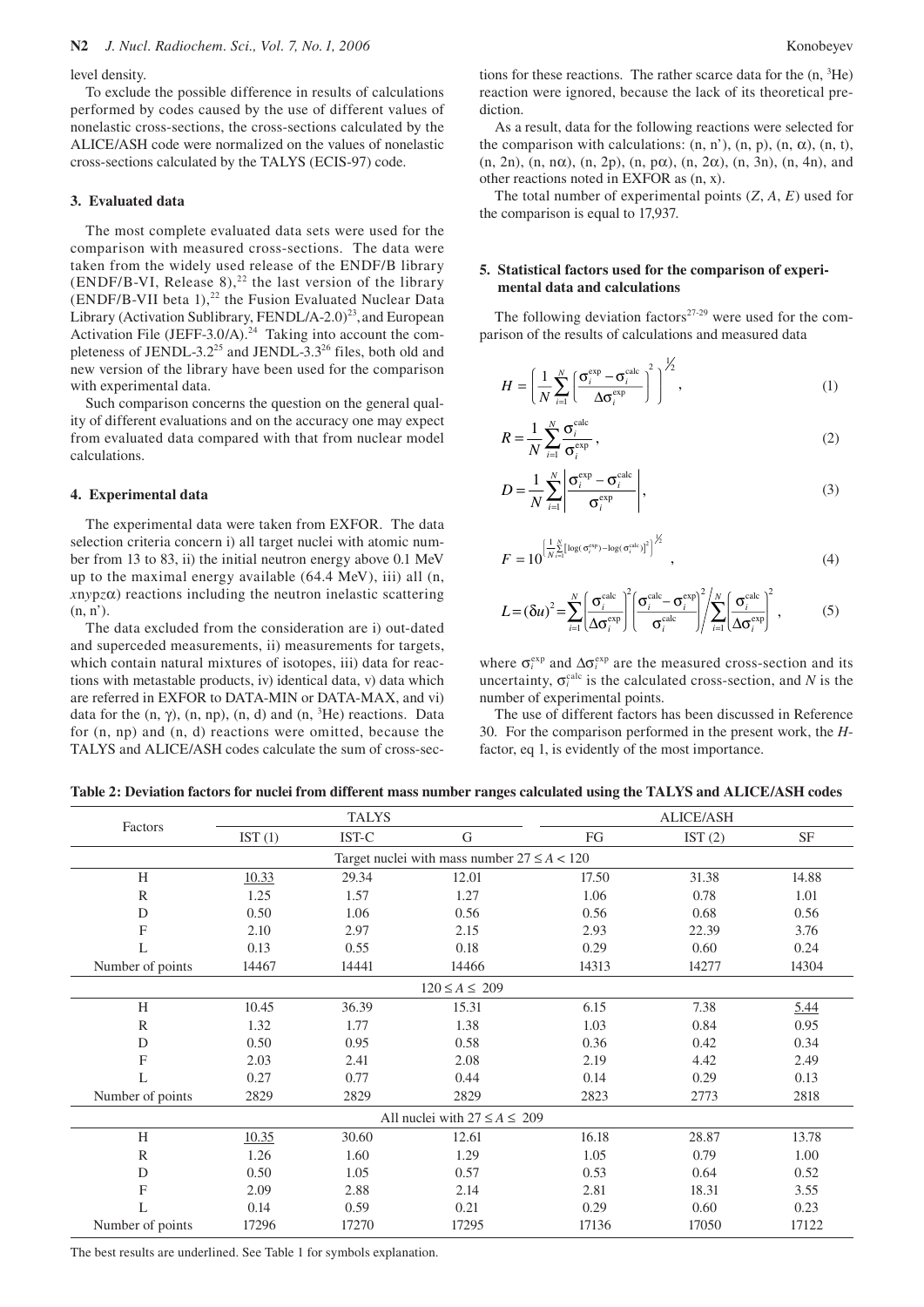

**Figure 1.** The *H*- and *R*-deviation factors, eqs 1 and 2, as functions of the target mass number (*A*) calculated using the results of the TALYS and ALICE/ASH code calculations. Each point corresponds to the factors calculated at the interval of the mass number ∆*A*=5. See symbol explanation in Table 1.

## **6. Results and discussion**

Table 2 shows the deviation factors, eqs 1–5, obtained using results of model calculations for nuclei from 27Al to 209Bi. Data are subdivided into two ranges by the mass number below and

above 120. Approximately, the division corresponds to the dominate contribution of equilibrium  $(A < 120)$  and precompound  $(A > 120)$  processes in the  $(n, p)$  and  $(n, \alpha)$  reaction, which give about 58% of the total number of experimental points.

The data illustrate the global success or failure of different methods of calculations. The use of the TALYS code with the Fermi gas model<sup>14</sup> applied for the nuclear level density calculations shows the best result for *A* < 120. The ALICE/ASH code with any input parameters gives a smaller *H*-value for the target mass number range *A* > 120 than the TALYS code does. The best reproduction of experimental data is observed with the use of the superfluid model<sup>20,21</sup> for the calculation of the nuclear level density.

Figure 1 shows the *H*- and *R*-factors calculated using the TALYS and ALICE/ASH code for various nuclei. Each point on the graph is obtained for the atomic mass range  $A_i \pm 2.5$  to improve the statistics. The calculations have been carried out using the Fermi gas model<sup>14</sup> (TALYS) and the superfluid  $model<sup>20,21</sup> (ALICE/ASH)$  for the nuclear level density calculation. Data shown in Figure 1 give the possibility to define "the best" nuclear model implemented in TALYS and ALICE/ASH code for specific target mass ranges.

The deviation factors calculated using data from ENDF/B-VI, ENDF/B-VII, FENDL/A-2, JEFF-3/A, JENDL-3.2, and JENDL-3.3 are presented in Table 3. One can see that the data from JEFF-3/A and JENDL-3.3 have smaller values of deviations factors compared with those for other libraries. The comparison with calculations (Table 2) shows the definite advantage of evaluations, at least in the case of JEFF-3.0/A and JENDL-3.3.

## **7. Conclusion**

The global comparison has been done for neutron induced reaction cross-sections calculated using various nuclear models implemented in the TALYS code and the ALICE/ASH code with experimental data from EXFOR. The experimental data for neutron induced reactions for target nuclei from  $27$ Al to  $209$ Bi and incident neutron energies above 0.1 MeV have been

**Table 3: Deviation factors for nuclei from different mass number ranges calculated using evaluated cross-sections from different nuclear data libraries** 

| Factors                                          | ENDF/B-VI.8 | ENDF/B-VII<br>(beta 1) | FENDL-2/A | JEFF-3/A | JENDL-3.2 | JENDL-3.3 |  |  |  |
|--------------------------------------------------|-------------|------------------------|-----------|----------|-----------|-----------|--|--|--|
| Target nuclei with mass number $27 \leq A < 120$ |             |                        |           |          |           |           |  |  |  |
| H                                                | 8.13        | 9.56                   | 76.26     | 7.05     | 24.42     | 8.28      |  |  |  |
| $\mathbb{R}$                                     | 1.09        | 1.74                   | 2.17      | 1.23     | 1.83      | 1.69      |  |  |  |
| D                                                | 0.26        | 0.91                   | 1.34      | 0.44     | 1.02      | 0.88      |  |  |  |
| F                                                | 1.48        | 2.02                   | 2.10      | 1.91     | 2.05      | 2.03      |  |  |  |
| L                                                | 0.06        | 0.10                   | 0.87      | 0.06     | 0.43      | 0.08      |  |  |  |
| Number of points                                 | 10497       | 13466                  | 12591     | 12542    | 13802     | 13516     |  |  |  |
| $120 \le A \le 209$                              |             |                        |           |          |           |           |  |  |  |
| H                                                | 14.12       | 9.37                   | 6.29      | 6.10     | 7.45      | 7.40      |  |  |  |
| $\mathbb{R}$                                     | 1.34        | 1.20                   | 1.14      | 1.11     | 1.19      | 1.19      |  |  |  |
| D                                                | 0.54        | 0.38                   | 0.33      | 0.26     | 0.38      | 0.38      |  |  |  |
| F                                                | 2.30        | 2.04                   | 2.03      | 1.94     | 2.22      | 2.22      |  |  |  |
| L                                                | 0.41        | 0.27                   | 0.14      | 0.14     | 0.19      | 0.19      |  |  |  |
| Number of points                                 | 1693        | 2257                   | 2571      | 2548     | 1836      | 1902      |  |  |  |
| All nuclei with $120 \le A \le 209$              |             |                        |           |          |           |           |  |  |  |
| H                                                | 9.20        | 9.54                   | 69.54     | 6.90     | 23.08     | 8.18      |  |  |  |
| $\mathbb{R}$                                     | 1.12        | 1.66                   | 2.00      | 1.21     | 1.75      | 1.63      |  |  |  |
| D                                                | 0.30        | 0.83                   | 1.17      | 0.41     | 0.95      | 0.82      |  |  |  |
| F                                                | 1.61        | 2.02                   | 2.09      | 1.91     | 2.07      | 2.06      |  |  |  |
| L                                                | 0.09        | 0.11                   | 0.86      | 0.06     | 0.43      | 0.09      |  |  |  |
| Number of points                                 | 12190       | 15715                  | 15162     | 15090    | 15638     | 15418     |  |  |  |

The best results are underlined.